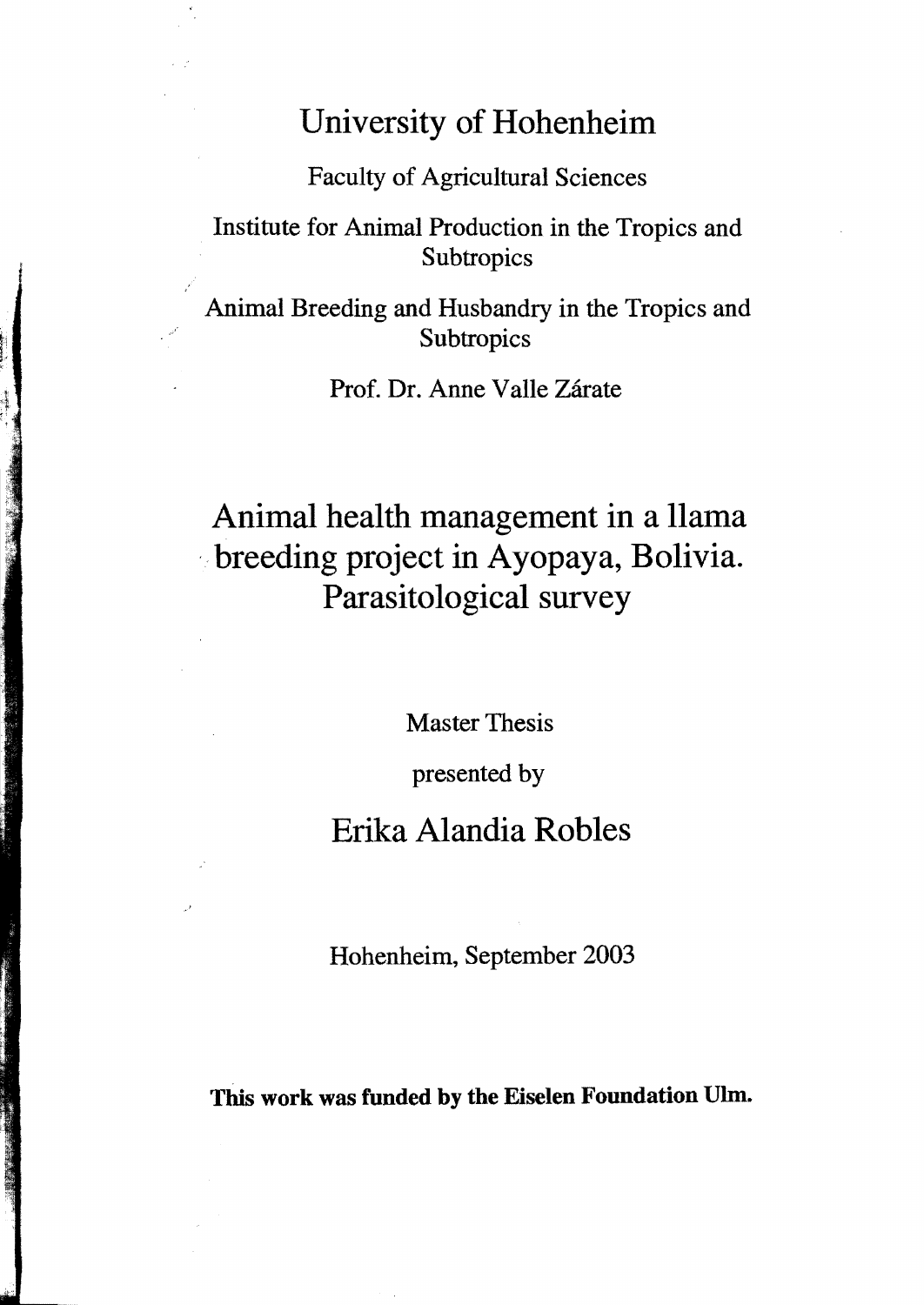#### 7. SUMMARY

Due to the unique adaptation of llamas to high altitude conditions, llama husbandry plays a . very important role on the living strategy of inhabitants of the Bolivian Andean regions. Those animals not only provide high quality protein, fuel, fertilizer, fiber and leather to the householders, but are also used as packing animals and play an important role in the spiritual and cultural life of Andean people. Among the factors limiting the llama production, one of the most important is the existence of parasitic diseases. Nevertheless their importance, little information concerning the type of parasites that affect llama flocks and its patterns of presentation is available. Therefore, the aim of the present study was to obtain accurate information on the situation of parasitic diseases in llama flocks in the B6livian highland region. The determination of which kinds of parasites occur in the study area, the prevalence of infested animals, the impact of diseases on local llama keepers as well as the preventive and treatments measures used in the study region were the specific objectives to be attended.

The study was carried out in five indigenous communities located in the Cordillera Oriental, in the Ayopaya Province of Cochabamba, Bolivia. For the study three different . phases were considered: a parasitological surveys including external and internal parasites; the realization of individual interviews and; a participatory diagnosis of the health problems observed by llama keepers. For the parasitological survey 200 free-ranging llamas from five communities and 80 alpacas from two communities were sampled. Three age categories, foals  $($ <1 year), young animals  $(1-2$  years) and adult animals  $($ >2 years), were considered. A visual examination of the external coat, and the realisation of the flatation and McMaster laboratory analysis were used for the determination of the llama and alpaca parasites.

The parasitological survey carried out revealed the presence of two types of ectoparasites: lice and mites. The observed prevalence of lousiness in llamas was 71% compared to only 34% in alpacas. The disease was reported to be present along the whole year long, with an increase of the prevalence and severity during the dry and colder season (from April until October). No differences were observed for the lice infestation in llamas for the three age groups considered. Mites were observed in 50% of the sampled llamas and 38% of the examined alpacas, and their prevalence was reported to be more important during the rainy season. Llama foals presented significantly lower mange infestation than young and adult llamas. In alpacas, the evaluation of the infestation of both ectoparasites in the different age' categories showed that fools were significantly less infested than the other age categories considered.

Occysts from the *Eimeria* sp. were found in 88% of the analysed llama faecal sampies, with a significantly higher prevalence in foals compared to the adult llama group. No significant differences were observed between the prevalence of coccidioes in the five study communities. In alpacas, the prevalence of *Eimeria* was 86% and, at the p<0.05 considered, the alpaca fools were significantly more infested than the young and adult